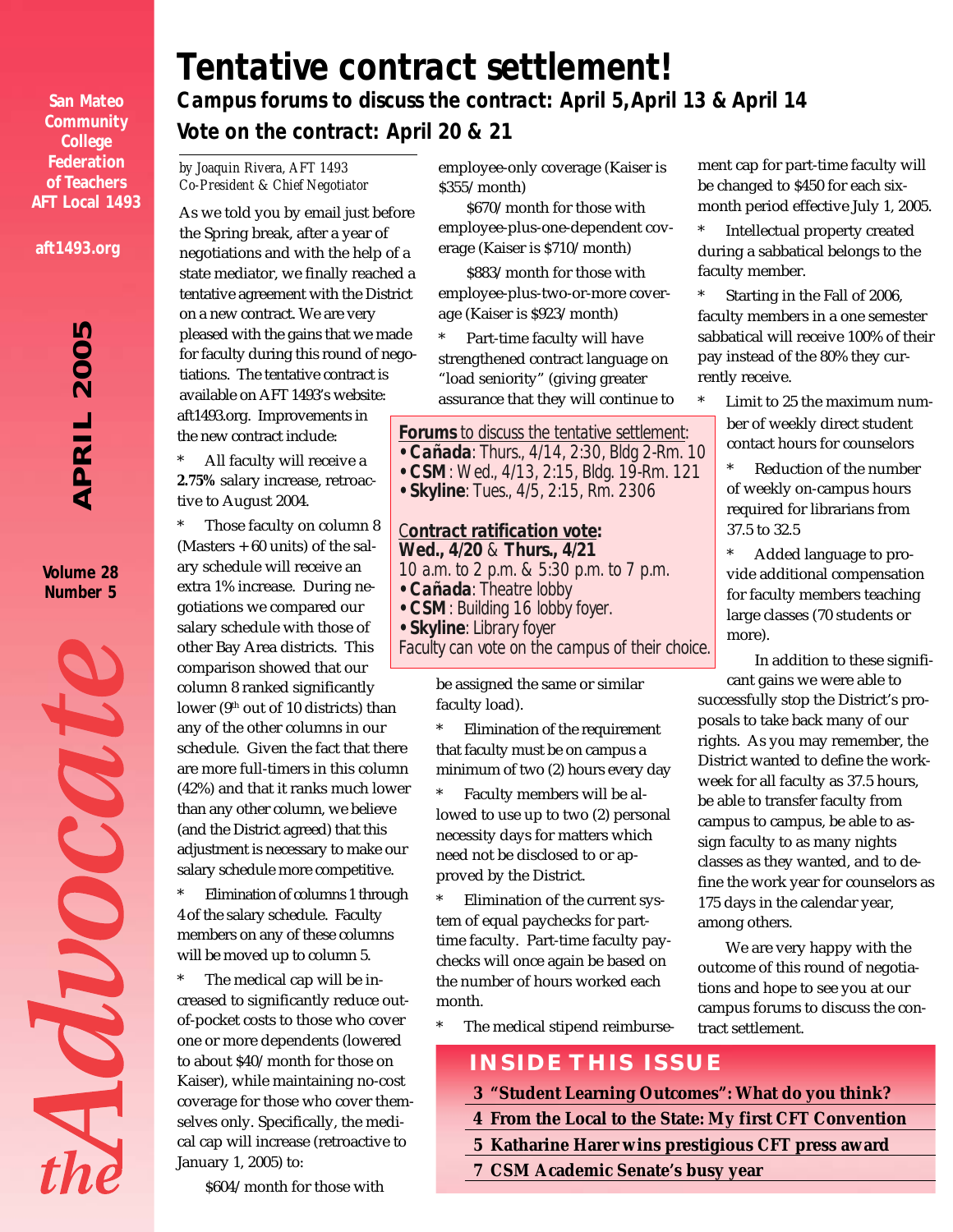Advocat

2005 *APRIL 2005* APRIL **San Mateo Community College Federation of Teachers AFT Local 1493, AFL-CIO** 1700 W. Hillsdale Blvd. San Mateo, CA 94402 (650) 574-6491 aft1493.org

**Editor** Eric Brenner, Skyline, x4177

**Editorial Board** Eric Brenner, Skyline, x4177 Dan Kaplan, x6491

**Co-Presidents**

Katharine Harer, Skyline, x4412 Joaquin Rivera, Skyline, x4159

**Vice President** Ernie Rodriguez, CSM, x6640

**Secretary** Kathleen Feinblum, Skyline, x4477

**Treasurer** Dave Danielson, CSM, x6376

**Chapter Chairs** Chip Chandler, Skyline, x4286 Rick Hough, Skyline, x4193 Teeka James, CSM, x6390

#### **Executive Committee Reps.**

Yaping Li, CSM, x6338

Nina Floro, Skyline, x4414 Anne Nicholls, Cañada, x3293 Karen Olesen, Cañada, x3415 John Searle, CSM, x6607 Suzanne Russell, CSM, x6363

#### **Part-timers Reps.**

Victoria Clinton, Cañada, x3392 Jenny Saarloos, Skyline, x6889x9249 Sandi Raeber, CSM, x6665

**Chief Grievance Officer** John Kirk, CSM, x6386

**Executive Secretary** Dan Kaplan, x6491 kaplan@smccd.net



#### *PRESIDENTS' PERSPECTIVES*

### *Long negotiations end in success; Opposing Governor now priority*

*by Joaquin Rivera & Katharine Harer, AFT 1493 Co-Presidents*



The good news is that we have a tentative contract settlement after almost a year of negotiating — that included a short and successful cruise through mediation. (See page 1 for a complete run-down of the tentative agreement.) Our team is very pleased with the outcome of this long and difficult bargaining period. We are especially gratified to have come up with a plan that lowers the out-of-pocket cost of health benefits for many faculty members, especially at a time when these costs are skyrocketing. The across-theboard raise of 2.75% at a time with so much budget uncertainty should be seen as a major plus of this contract settlement. Additionally, we were able to make some solid improvements in work load for counselors and librarians and to remove some very unpopular District proposals from the table. Although we were not able to solve the continued problem of part-time office hours in this settlement, we are committed to finding an equitable solution to this issue in subsequent contracts. Look for forums on each campus to discuss the tentative agreement and a vote by the end of the semester.

#### **Who's special interest?**

In our last issue of *The Advocate* we outlined the specific attacks that Governor Schwarzenegger has mounted against educators. Since that time, the Governor and his supporters have launched a widespread petition gathering campaign, mostly in Southern California, with the goal of putting as many of his initiatives on the ballot as possible in order to bypass the legislative process. You may have seen a petition gatherer or two on your campuses; if so, engage them in dialogue about the impact of the Governor's proposals on students and teachers. Our students need to be educated about the hostile nature of his socalled reforms and the Orwellian double-speak of calling teachers, nurses and firefighters "special interests" while corporations and the wealthy pay proportionately lower taxes than ordinary working people.

#### **CFT Convention builds opposition to Governor**

This past March 18-20, four AFT 1493 representatives attended the statewide convention of the California Federation of Teachers where K-14 plus UC-AFT teachers and classified staff met to strengthen our opposition to the Governor's attacks on education. (See Rick Hough's article on page 4.) According to Community College Council President, Marty Hittelman, "This is the fight of our lives." One speaker, comparing Schwarzenegger's proposal to privatize teachers' pension plans to Bush's drive to gut social security, referred to it as the "B.S. Campaign". A little humor goes a long way when you're fighting "forces of evil"! Assemblyman John Laird, from Santa Cruz, who won the "Legislator of the Year" award from the CFT, made this comment: "Don't let the Governor walk a red carpet without seeing hundreds of teachers, nurses and firefighters there protesting his initiatives."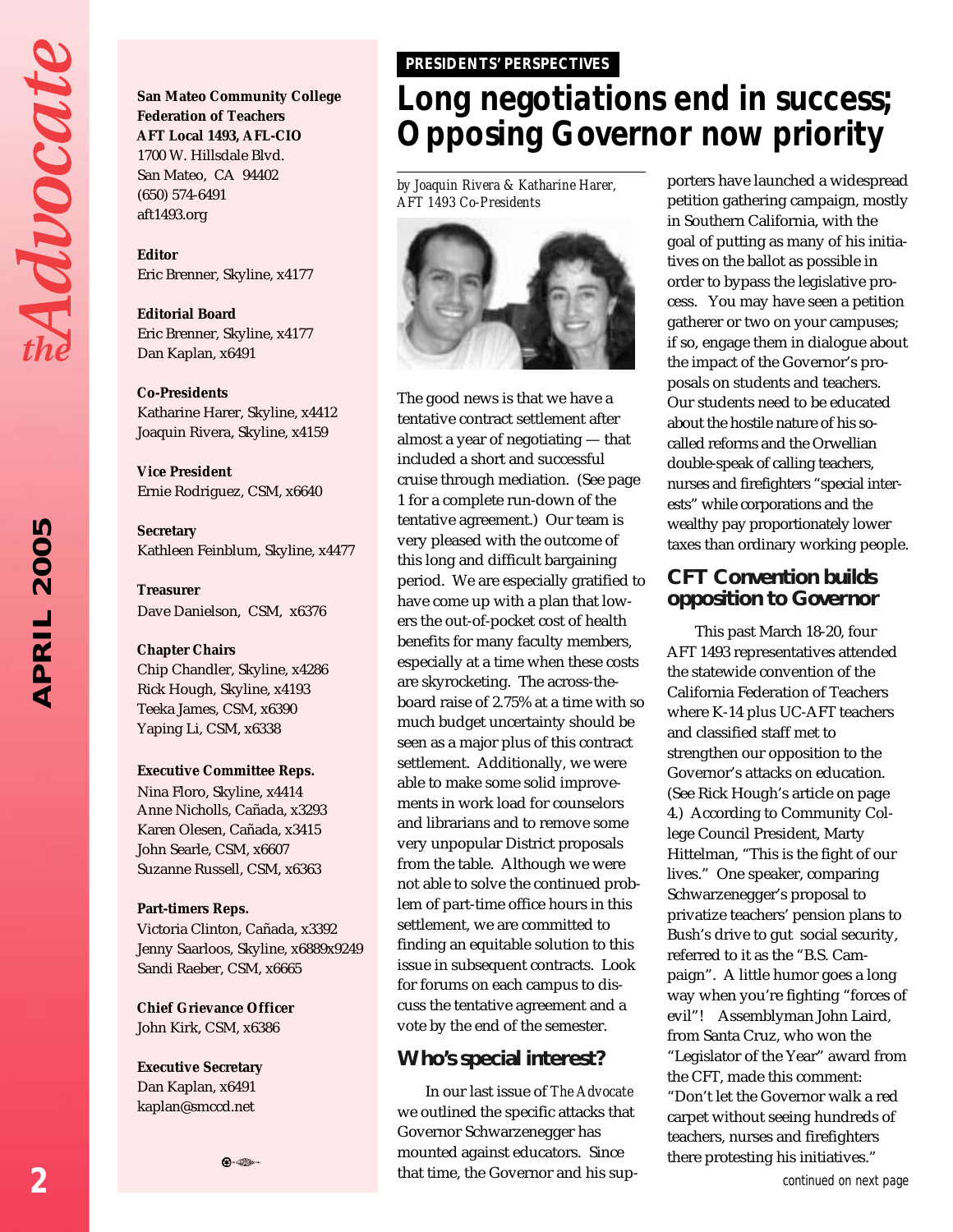Advocate

### *Faculty vigilance needed in implementation of "Student Learning Outcomes" Inform yourself about this issue and send us your thoughts*

Our colleges are beginning the process of instituting newly-required accreditation standards which focus on "Student Learning Outcomes" (SLOs). The state Academic Senate, the CFT and other community college faculty organizations have raised serious concerns about how these new standards will be implemented.

We'd like to have an open discussion of these issues in the pages of the *Advocate* and we'd like to invite faculty to send us your thoughts on how we should deal with the implementation of SLOs. Please email your thoughts on SLOs to kaplan@smccd.net or send them in campus mail to: Dan Kaplan, CSM.

To give you background and provoke your thoughts on this important issue, we recommend that you read a publication from the state Academic Senate, titled "The 2002 Accreditation Standards: Implementation", which is available on the state Senate website at: www.academicsenate.cc.ca.us/ Publications/Papers/ AccreditationStandards.html (This link and links to other relevant

sources are accessible on our Local's website: **aft1493.org**. Click on "Web Links" or "What's New.") Below are some excerpts from this publication.

"Where the former standards adopted in 1996 offered a checklist against which an institution's provision of adequate educational resources was considered, the new standards require demonstration of a "culture of evidence," relying principally on Student Learning Outcomes (SLOs). The Academic Senate for California Community Colleges fundamentally opposed this radical change in philosophy. Where the former standards invited validation of processes that supported local missions, the new standards require evidence, SLOs, and the expectation that they will be used to demonstrate continuous quality improvement – regardless of whether students are provided with adequate resources….

"When an autocratic and corporate model takes hold and accountability becomes standard operating procedure, when collegial consultation is weakened, and when enrollment priorities are determined primarily by marketplace considerations,

*continued from previous page Presidents' Perspectives*

Recent polls, in fact, show that the Governator is losing popularity specifically because he is unfairly targeting the ranks of hard-working public servants.

One of the most inspiring speakers of the convention, Bill Fletcher, President and CEO of TransAfrica Forum and a veteran of the labor movement, quoted Schwarzenegger as proclaiming: "I have no problem with teachers, just their unions."

Fletcher warned that, "In an era of disposable everything, working people are being prepared for disposal," and ended his speech with a final cautionary comment: "It's thirty minutes to midnight for organized labor." He gave a fascinating history that tracked the attacks over the years against the American labor movement, linking it to the campaign worldwide for globalization, the deterioration of labor rights and the environment and ramped-up militarization. Attacks against working people are "spreading like a plague

the stage is set for a decline in the teaching of anything but the "marketable." While faculty struggle to comply with the new standards, the closer the standards get to the classroom, the greater is the need for vigilance about the uses of accountability for a potential redesign of the community college system. In that regard, the Senate remains dedicated to helping faculty safeguard our colleges from an encircling "culture of evidence" and marketplace ideologies….

"By seizing the initiative on the design and coordination of SLOs at all levels, faculty can help an institution, its programs and courses to work holistically and thereby diminish the occasion for ill-conceived outcomes to be artificially imposed."

*It is important that our faculty have an open discussion of these issues. Recommended readings on SLOs are listed at: aft1493.org Please e-mail your thoughts on SLOs to: kaplan@smccd.net or send them in campus mail to: Dan Kaplan, CSM.*

across the planet, not just here in the U.S.", he said, and likened the impact of the World Bank to "economic blackmail combined with military might."

We will keep you informed about what you can do to stand up for education. Certainly, any time you hear of Schwarzenegger making a public appearance to gather support for his anti-public servant/ anti-teacher intitiatives, show up and voice your opposition. He will be speaking in San Francisco on April 5th and the labor movement will be there in force.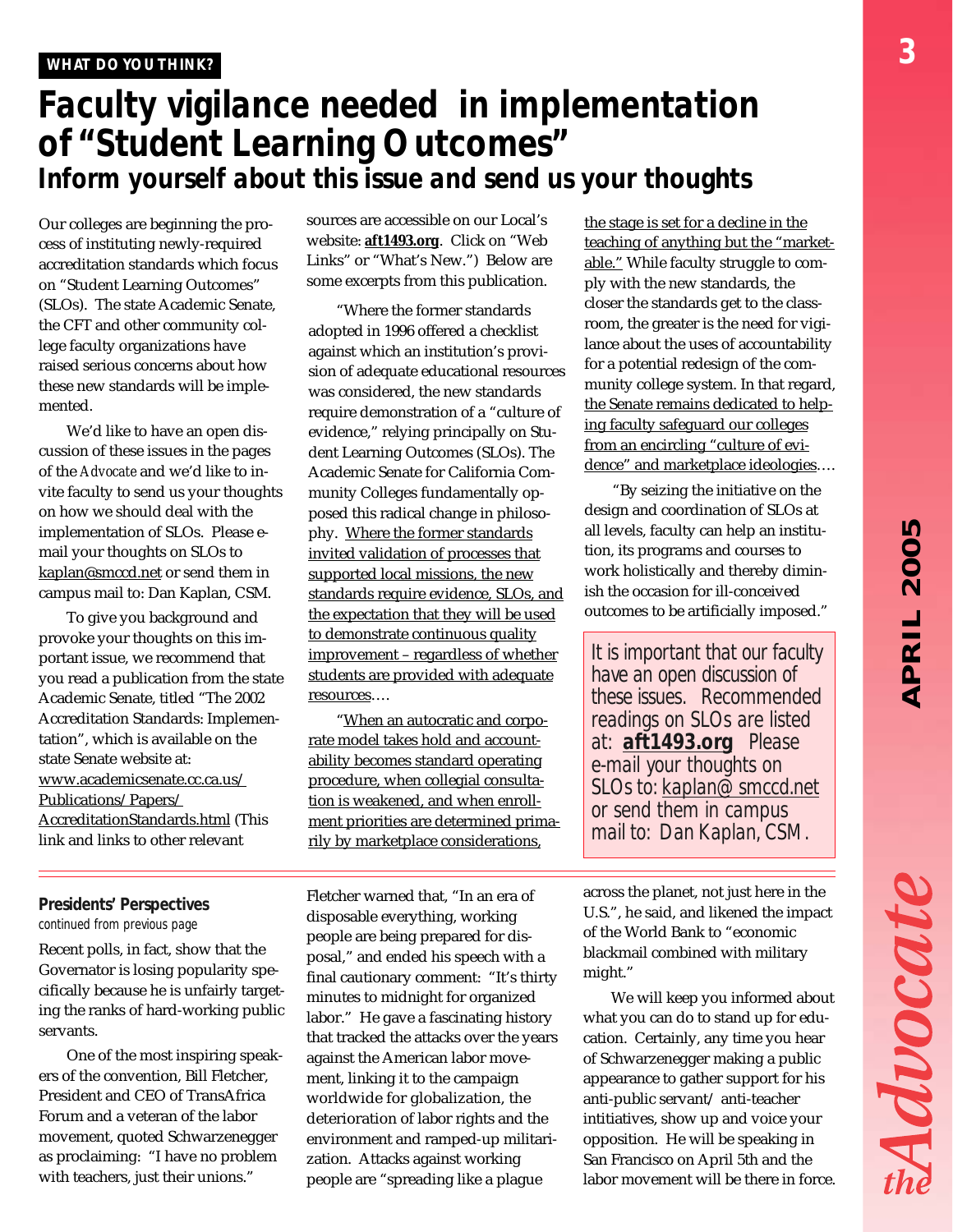# *From the Local to the State: my first CFT convention*

*by Rick Hough, Skyline Chapter Co-Chair*



During the past few years while working with the Union, my energies have centered on two main tasks: working for salary, benefits and better working conditions for faculty, and seeking better communication between the executive committee and faculty in general. Both of these

tasks are limited to our district. Although we use data from other districts for comparison, and though the money that we fight for ultimately comes from the state, most of my focus has been local. While attending my first CFT convention during the weekend before spring break, my focus subtly shifted.

From listening to speeches by Bill Fletcher Jr., the president and CEO of Trans Africa Forum, Kent Wong, the Director of the Center for Labor Research and Education at UCLA, and Phil Angelides, the current State treasurer and recently announced candidate for Governor, I heard a common cry that public workers in general and specifically teachers are under direct attack by Governor Schwarzenegger and his backers. I attended workshops on Community College Finance and on Proposition 98 and learned some of the details of these attacks. With daily news articles and signature gatherers on campus, I knew of these attacks already, but the more I heard, the more clear our situation as teachers became, and the more it seemed that the union's role must include organizing faculty in fighting back.

Two of the ways that Schwarzenegger proposes to weaken working people so that wealthy people can keep more of their money are to turn public employee retirement from the defined benefit plan to a defined contribution plan, and to nullify Prop. 98 guarantees. I will attempt to summarize what I learned about these two issues.

#### **How the Governor is trying to undermine STRS**

Currently, the state, the districts and each employee contributes money each pay period to the State Teachers Retirement System (STRS). When we retire, based on our age and years of service, our benefits are defined. We could live to be 130 and receive the same benefits each year. Although these benefits are not enough to keep retirees at the same meager standard of living that they learned to deal with while working, at least they were guaranteed.

The new proposal shifts the burden of money management from STRS to the individual worker. The state plans to take out their portion of the defined contribution and rely on financially strapped districts and low wage teachers to contribute as much as they can afford to 401K style funds. Whatever you are able to save over your career, and whatever gains those monies have made in the stock market are yours to do with as you please. When they are used up, hopefully homeless shelters and food stamps will not be. For the last several years, I have been contributing some money each month to a 403b account, knowing that the STRS defined benefit won't be enough to enjoy my golden years. So far, my fund is worth less than the total that I have contributed! The most savvy saver would be subject to the whims of the market, and the defined contribution determined by how much districts and individuals can afford.

#### **How the Governor is attacking education funding**

In the midst of relying on salaries and district monies to contribute to our retirement, the main way the districts get money is also being attacked. Proposition 98 was designed as a floor for K-14 spending, with built-in safeguards so that it wouldn't bankrupt the state during low revenue years. If Prop. 98's funding formula, which is based on growth and inflation, ever placed undo burden on the state budget during low years, an alternative formula would kick in, or the funding could be suspended for one year. This suspension is exactly what Schwarzenegger pleaded for last year. Teachers agreed to suspend \$2,003,996,000 of the 2004-2005 Prop. 98 funding. They did this to help balance the budget, but also because built into Prop. 98 was a way to pay back the schools once state revenues went back to normal. I will try to explain the basics of this pay-back process.

Once money is suspended from the Prop. 98 allocation, it is lost to schools forever. Unlike a loan which needs to be paid back (plus interest), the \$2+ billion is gone for good. However, built into Prop. 98 is a way to minimize this financial hit and under-fund schools for as short a time as possible. The base funding, calculated based on growth and inflation, will remain and will continue to grow in future years. This \$2 billion shortfall, called the maintenance factor, will be lessened year by year until the amount actually given to the schools is back up to the amount that the Prop. 98 formula calculates should be given to the schools. In each year that the maintenance factor still remains, the schools will have to live with less money, but this shortfall will be less and *continued on next page*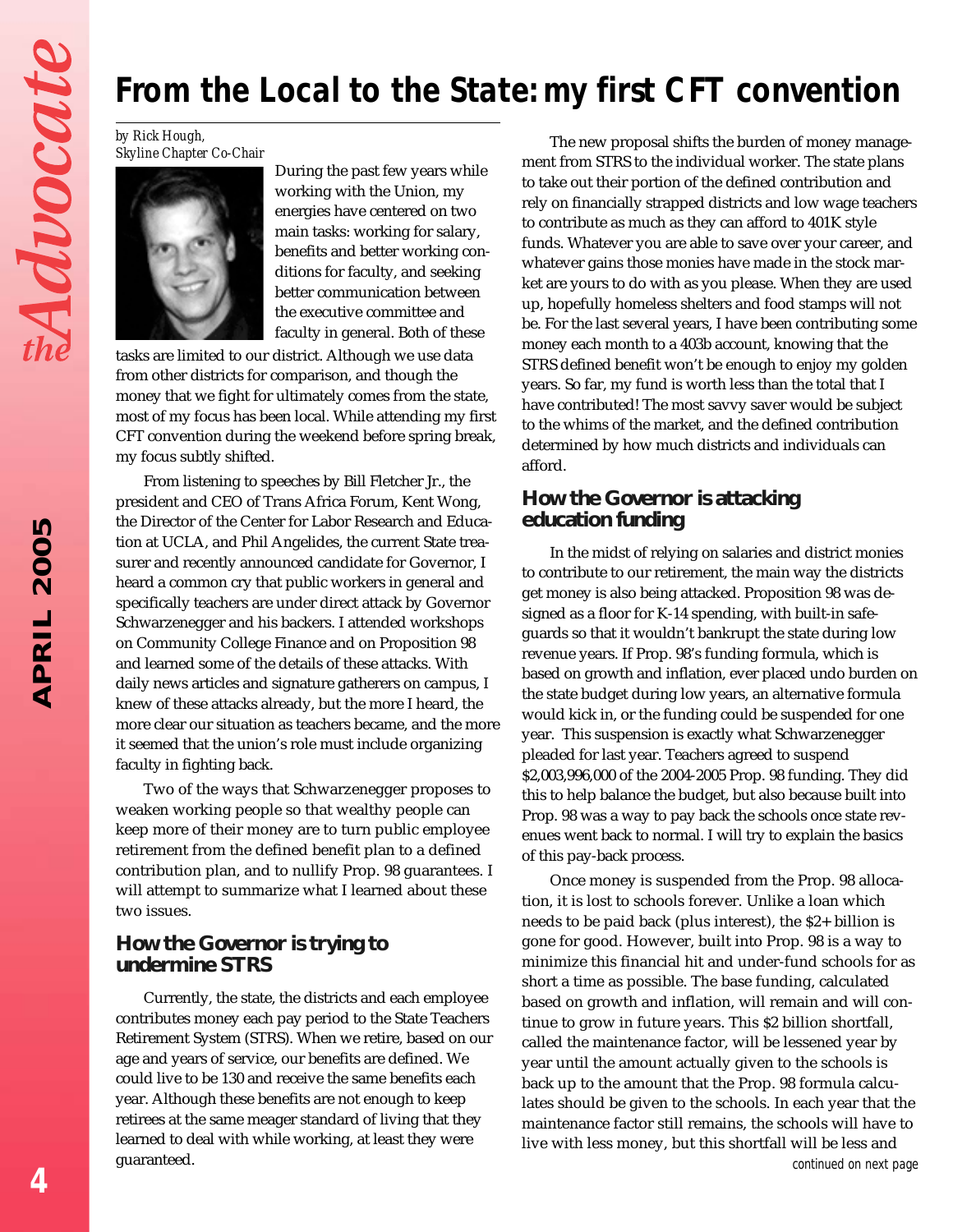*5*

### *Katharine Harer Wins Special Press Award at CFT Convention*

At the 63rd Convention of the California Federation of Teachers, held in Manhattan Beach on March 18- 20, AFT Local 1493 won two Communications Awards.

AFT 1493 Co-President Katharine Harer won the Convention's special press award, the Jim Herndon Award. This award, according to the rules of the competition, "is given to the entry

that best represents the 'spirit of the Federation.' The winning entry conveys the importance of unionism in the field of education, and is an outstanding creative effort." The standards set for this accolade are so high, in fact, that it is not automatically awarded at each Convention; it is only granted when an entry is considered to truly meet the criteria. Harer won the award for the article titled, "Thousands March for Community Colleges", with photographs by Advocate editor Eric Brenner, published in the April 2004 *Advocate*.

When AFT 1493 nominated the article for the Herndon Award, we wrote: "This article tells the dramatic story through creative writing and photos of the second annual March in March, a State-wide mobilization of students and faculty in Sacramento to protest the continuing attacks on the California Community College system. This spirited demonstration and rally of concerned faculty and students

conveyed a sense of unity and determination that our article captures well. It reveals the 'Spirit of the Federation' in that it highlights the important role that faculty unions can play in the struggle to maintain high quality community college education in California."

The judges comments included the following: "This is the piece we will look at 10 years from now to put

into perspective the issues of student access and faculty advocacy in our community colleges." Another judge said: "Poignant anecdotes illustrate the impact of community college education on students' lives." And another said: "This richly detailed, powerfully written piece moved me to tears."

Eric Brenner also won Second Place in the category of Best Use of Graphics for the photos and layout of the same article.

Congratulations to Katharine and Eric for their fine work!

*continued from previous page*

less each year until it is gone.

Schwarzenegger plans to eliminate the idea of a maintenance factor. If money is suspended like this past year, the base will be lowered, and future year's allocation will be based on this lower amount. Not only will schools be shorted for a given year,

but they will have to live with less from then on. Each year that money is suspended lowers the base further until school districts, regardless of how well they manage their money, will be unable to function at all. Instead of working to improve schools, our state will be working, little by little, to destroy public education. **From the Local to the State** but they will have to live with less gether, sharing information, and

> Overall, the spirit of the Convention was one of gathering to-

beginning to develop a plan of action. One way we can all get involved is to join our brothers and sisters who are nurses, firefighters and other public employees who are being singled out as "special interests" in protest of these planned measures. I hope to see you at a phone bank or protest rally soon!

Avocat

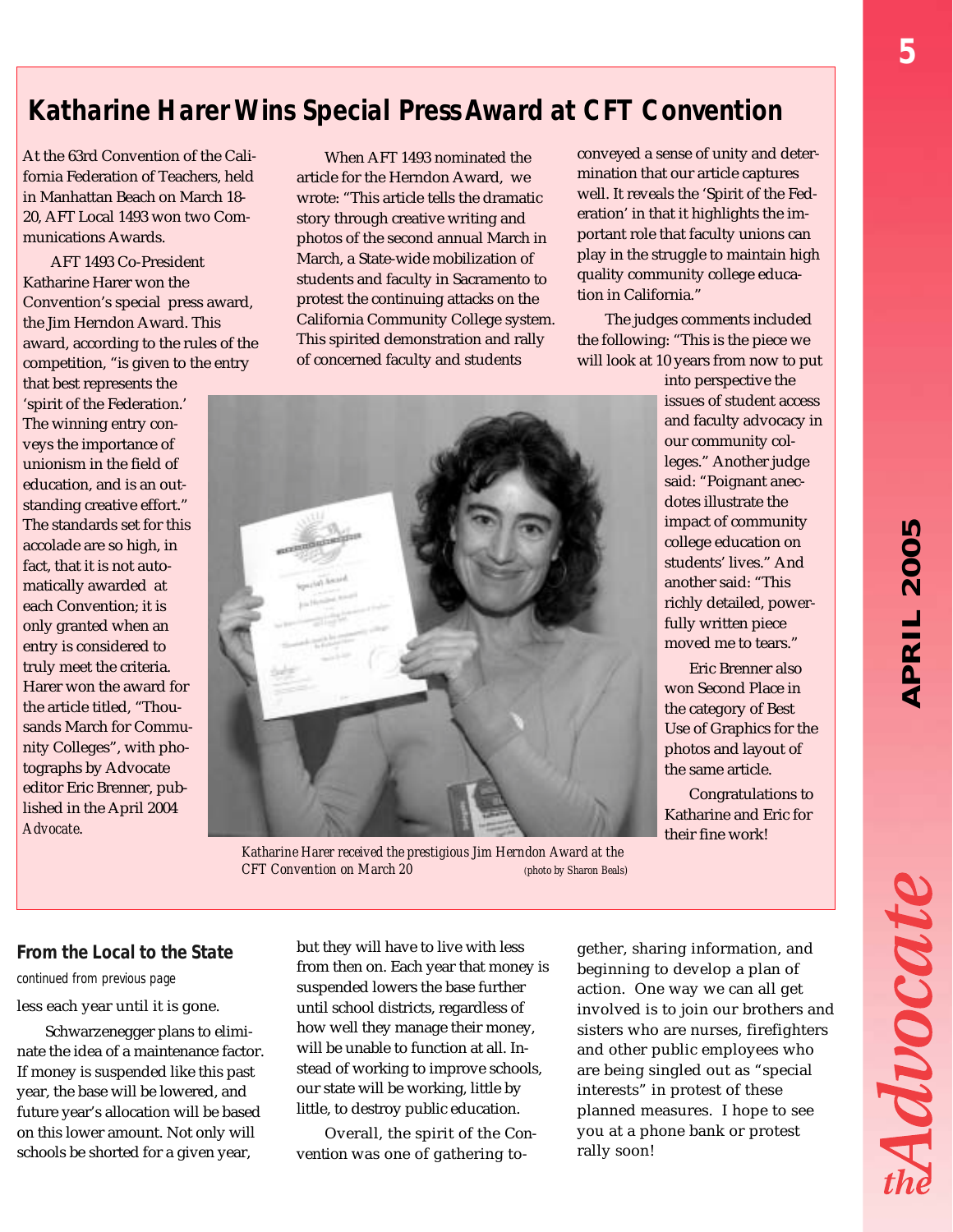# *Proposed Senate bill would undermine academic freedom*

A subtle initiative intended to transform the meaning of academic freedom is being organized by conservative organizations around the country. Once denoting the faculty's authority to determine the content and methods of their professional work, "academic freedom" is in the process of being reinvented to connote the "right" of students to be taught by a politically "balanced" faculty. Conservative ideologue, David Horowitz, proclaims that there is a clear and present "liberal" bias amongst faculty in the humanities and social sciences. This bias, he suggests, is a

result of the deliberate exclusion of conservatives from academic departments.

Horowitz' idea of "academic freedom" is now embodied in proposed legislation in California— Senate Bill 5 (Morrow). This bill would force regulations on community colleges and other public postsecondary institutions which would interfere with faculty members' ability to teach their courses. College administrators would be placed in a position to oversee whether faculty are presenting a sufficient array of opinions, readings and speakers.

Faculty would be censored from presenting unpopular opinions for fear that they might "indoctrinate" students before the students have "an opportunity fairly to examine other opinions upon the matters in question."

Faculty in districts across the state have engaged in the process of developing policy on academic standards, which ensures academic freedom and allows students the opportunity to proceed with grievance complaints where appropriate.

Higher education entails exposure to unpopular opinions, as well as sub*continued on next page*

### *AFT Local 1493 and Local 2121 members enjoy party to benefit US Labor Against the War*

On Saturday evening, March 12, AFT Local 1493 held a fundraiser and party in conjunction with our colleagues at AFT Local 2121, which represents faculty at City College of San Francisco. The event was an effort to raise money for US Labor Against the War (USLAW) and was a resounding success.

Over 40 faculty members from the

San Mateo and San Francisco Community College Districts attended. They enjoyed an evening of wonderful food (prepared by several faculty members who proved that they are wonderful cooks!).

After eating, everyone heard an excellent presentation on the history and current activities of USLAW by Michael Eisenscher, a USLAW staff

member. A brief clip from the new documentary film on the war and occupation of Iraq entitled "Mission Accomplished" (just now arriving in film theaters around the country) was also shown.

Most importantly, the members of the two Locals raised \$1200 to support the work of USLAW over the next year!



*Members of AFT 1493 and AFT 2121 enjoy socializing at the benefit party for US Labor Against the War (USLAW) (photo by Vincent Meis)*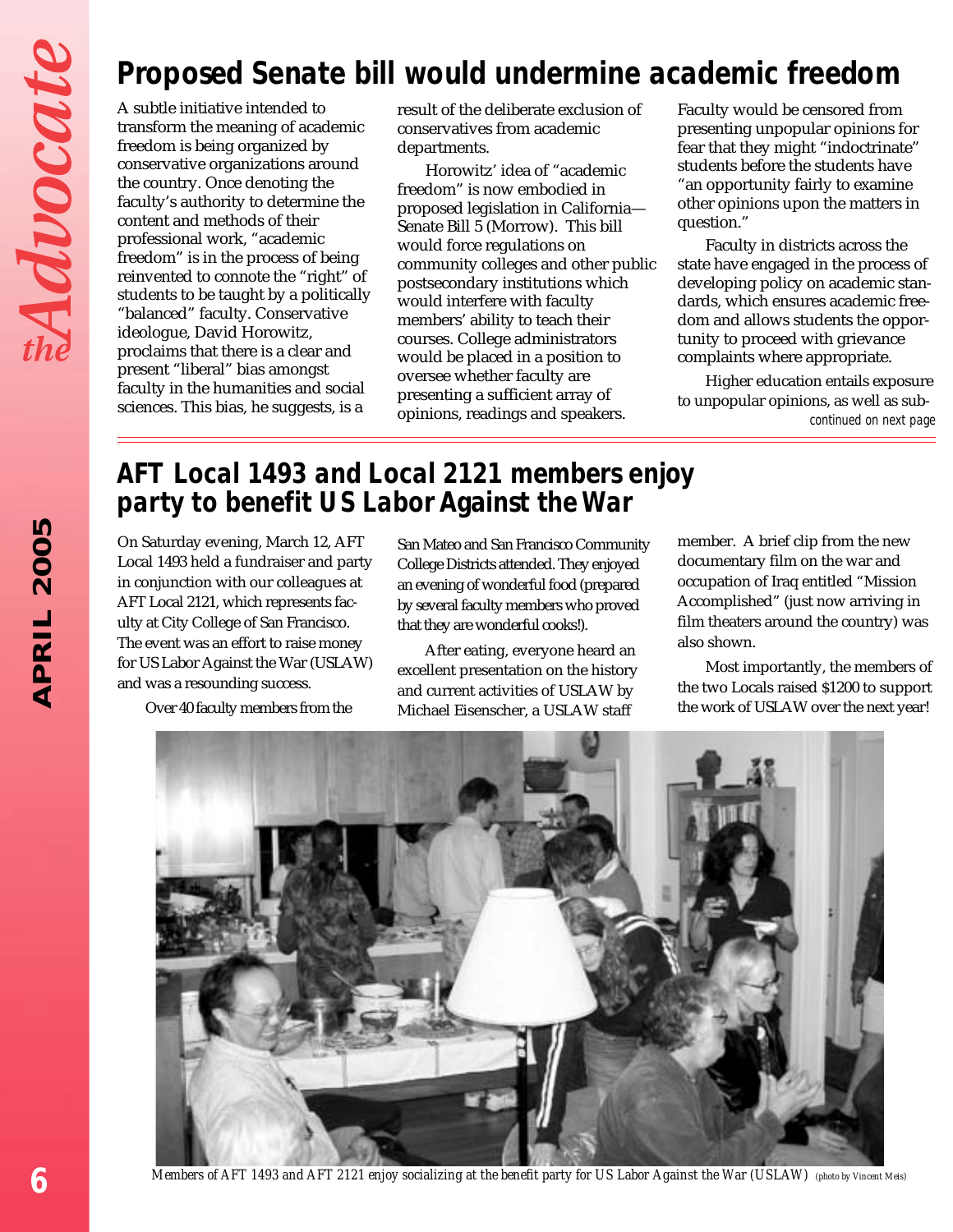Advocat

# *CSM Academic Senate's Busy Year*

*by Tom Diskin, CSM Academic Senate President*



The CSM Academic Senate has had a very busy year! I would like to update you on some of our activities this year, and also give you a

vision of where we are going as we bring this academic year to a close.

First, our accomplishments….. CSM has been using our new Program Improvement and Viability policy and procedure to evaluate three programs, Film Production, Architecture and Broadcast Arts. I am happy to report that the process is nearly complete, and the committees will very soon be ready to announce their recommendations to Committee on Instruction and the Academic Senate.

This is a new procedure that was developed two years ago and I believe it will give our programs an effective way to keep our programs current and effective. Along with this procedure, we have also nearly finished the procedure for the Comprehensive Program Review. This procedure was developed by members of our Governing Council, led by Rick Ambrose, and

we expect to introduce it into the Program Review process next year. Currently the comprehensive review is being tested by the Accounting Dept, after which we will do a formalized document whereby programs will do a comprehensive program review every four years, and the annual review every other year. We believe this process will allow us to keep current with changes that affect our programs and stay current to provide our students with the most up to date information possible.

Another important event that is coming to culmination is the review of the Math and English AS degree graduation requirements. This is part of a movement initiated by the state Academic Senate (ASCCC) and a decision for recommendation will be made at the Spring plenary to be held April 7-9. The Governing Council initiated meetings in both the Math and English departments and provided recommendations to the Academic Senate which I will carry to the plenary session when the vote takes place. In both the cases of the Math and English departments, it was the consensus of faculty to keep the graduation requirements as they are now.

One of the newest issues on the Academic Senate front is that of faculty computers. Due to rapid changes in technology and less than rapid upgrades in faculty computers, we are finding that many faculty members cannot do even basic office functions with the computers they are presently using. A consortium between the Academic Senate, TAC (CSM's Technical Advisory Committee), the Instruction Office and ITS, we have put together a much more aggressive plan to upgrade faculty computers at CSM. In the past week, I have solicited response from faculty members about their computer needs into the future, and I am receiving good responses. This will be a large-scale process, and will involve replacing many desktop computers with laptop computers to accommodate the new consoles in the smart classrooms to be put into the refurbished and new classroom buildings.

Items we are still considering at this time include initiating and updating guidelines for evaluating distance education courses (both online and telecourses) and consideration of how to incorporate diversity into curriculum. This last item will, of course, work hand in hand with the development of the Student Learning Outcomes project. We are also taking more of a lead in the selection of faculty for the Museum of Tolerance program and planning on sending more faculty to the Great Teachers Seminar.

#### *Academic freedom threatened*

#### *continued from previous page*

jective interpretations of theories, philosophies and historical events. By regulating curricula and teaching methodologies, SB 5 would significantly hinder public postsecondary institutions in California.

Faculty must form their point of view by applying professional standards of inquiry rather than succumbing to external and illegitimate incentives such as monetary gain or political coercion.

### *Join AFT 1493's email list to receive regular news & info*

AFT 1493 has begun an email list for members interested in receiving ongoing news and information related to community colleges and unions. The service is coordinated by AFT 1493's Dan Kaplan, who regularly sends out email messages (approximately one or two messages a day) related to developments and issues of interest to community college faculty—from news on the state budget to community college curriculum and policy issues. Some of

the regular sources of items sent out are: the *Chronicle of Higher Education*, the CFT, AFT and other union and faculty organizations, and from newspapers from around California.

If you'd like to be added to the list, please send an email request to Dan at: Kaplan@smccd.net. If you find that you want to be taken off the list at any time, you can simply send a request to the same email address and Dan will remove you right away.